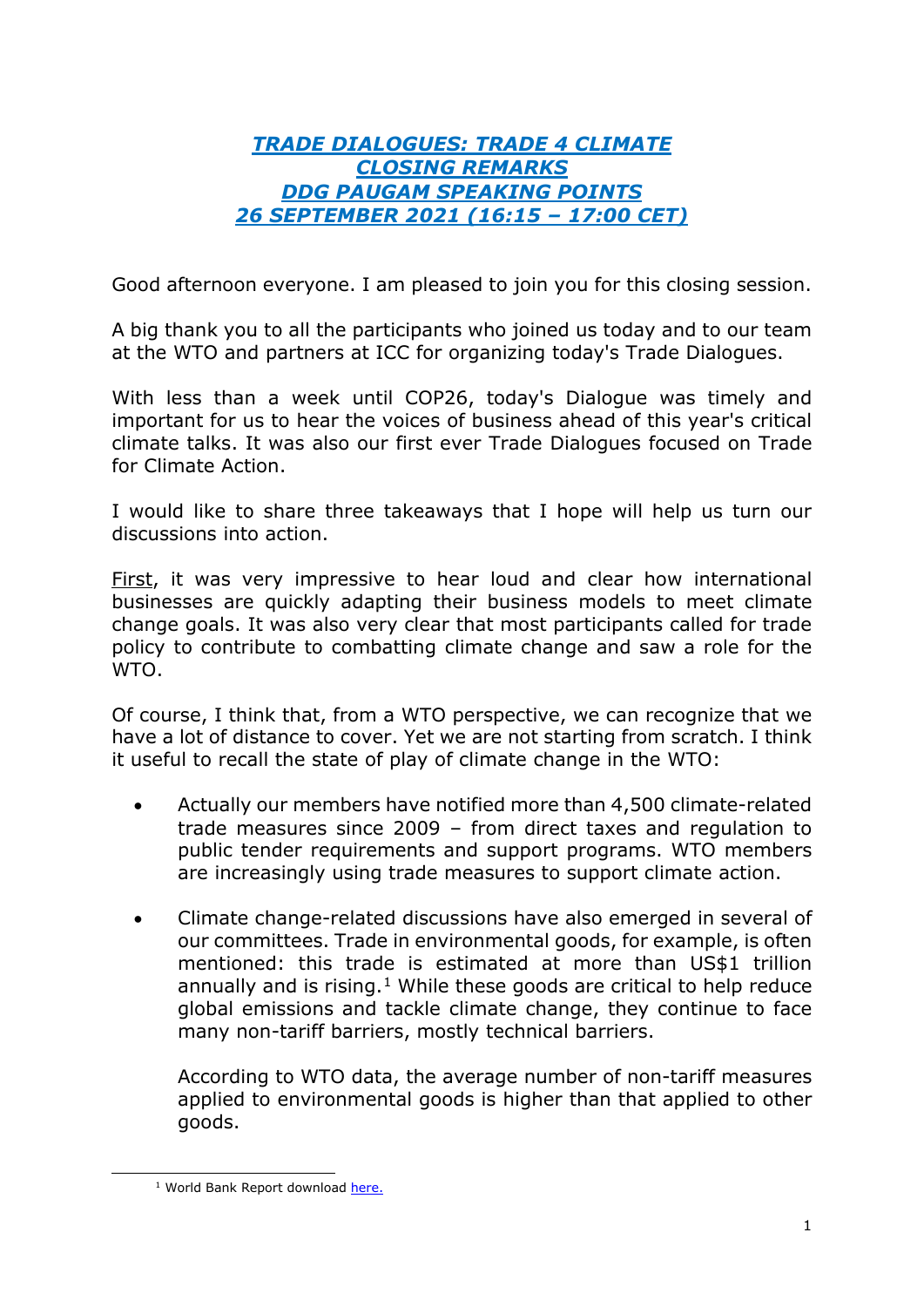- Several groups of our members are proposing to launch plurilateral discussions, which are directly relevant for climate change. These include: the Friends of Fossil Fuel Subsidy Reform; and WTO's Trade and Environmental Sustainability Structured Discussions (TESSD).
- Finally, we have the issue of carbon pricing. The Carbon Border Adjustment Mechanism (CBAM) initiative from the EU and similar projects from other members may lead to us seeing this discussion gain greater prominence within the WTO.

Our DG has been calling for an intensification of efforts for the elaboration of a global price for carbon.

So we have a WTO toolbox on climate change and these topics on our table could potentially have huge significance for the COP26 discussion. Several participants today have invited us to "think outside the box" and "not be defensive" about the fight against climate change, and to recognize that the transformation of the economy has already started.

Second, today's discussion also provided several clues about possible starting points and avenues for more WTO action for climate change.

A first avenue clearly is tariff and non-tariff liberalisation to help the dissemination of pro-climate technologies that can contribute to both mitigation and adaptation.

Current tariff structures and non-tariff barriers are often biased in favour of dirty industries and goods<sup>2</sup>, which may include fossil fuel and coal.

Bringing tariffs on dirty goods in line with those on clean goods would already make a significant contribution to reducing carbon emissions.

But a step further would be to reduce tariffs and eliminate unnecessary non-tariff measures on clean energy so that technologies, such as wind and solar, could be deployed at scale and at lower costs.

The Agreement on Climate Change, Trade, and Sustainability (ACCTS) currently being negotiated between New Zealand, Iceland, Switzerland, Norway, Fiji, and Costa Rica that was mentioned today, is heading in a similar direction.[3](#page-1-1)

Second, Fossil Fuel Subsidies Reform is another area that has been mentioned as a possible priority for the Organization both for mitigation and adaptation.

<span id="page-1-1"></span><span id="page-1-0"></span><sup>&</sup>lt;sup>2</sup> See ibid., p. 15.<br><sup>3</sup> See IISD publication<u>, "How [Can Trade Policy Maximize Benefits From Clean Energy Investment?",](https://www.iisd.org/publications/trade-clean-energy-investment)</u> p. 21.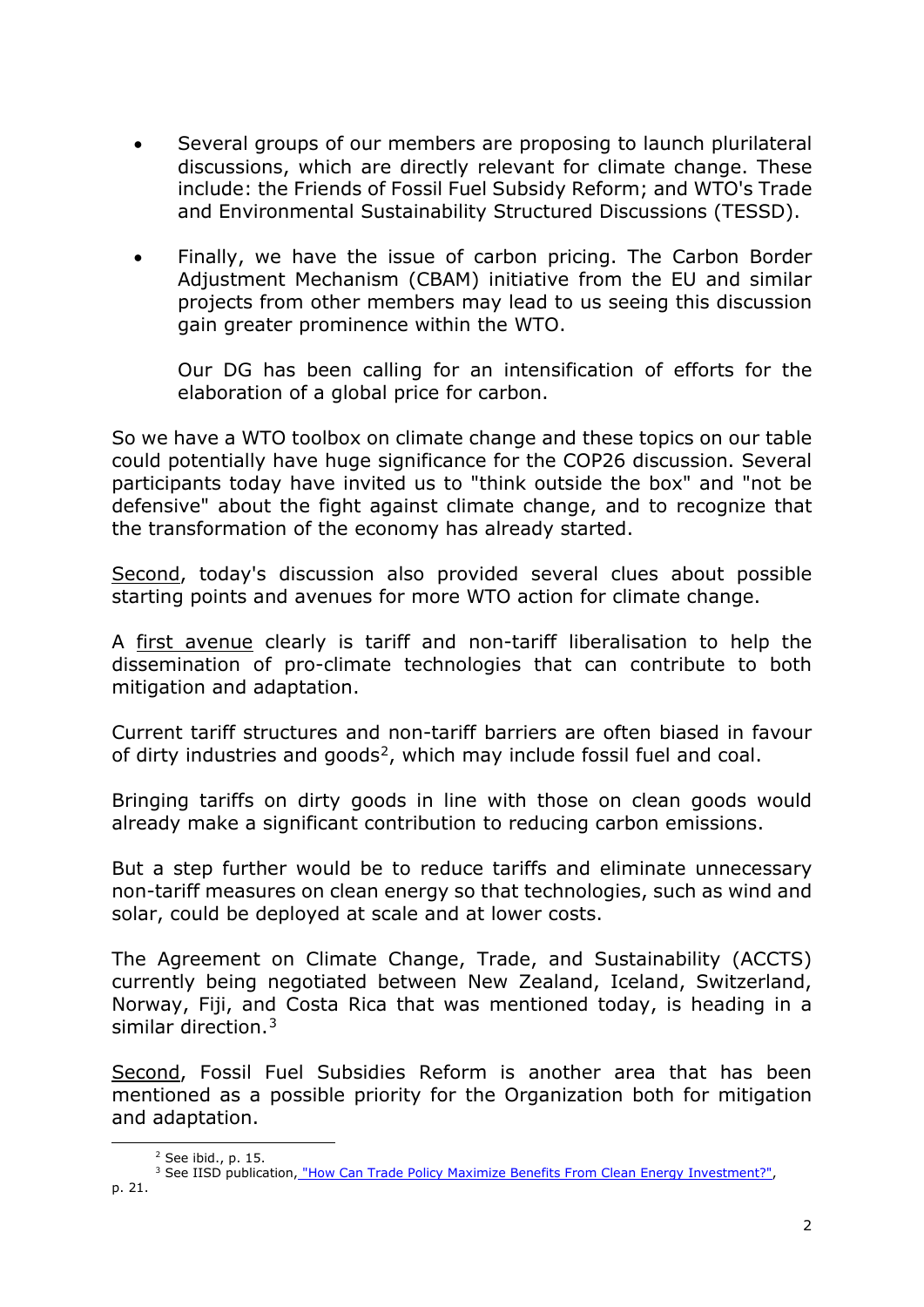Third, one of the most innovating angles in today discussion was the call for a value chain approach to the role of trade against climate change.

It was observed that international value chains account for 80% of trade-related carbon emissions. Businesses and, in particular, SMEs are facing several challenges in their effort to reduce their emissions, such as: the risk of fragmentation due to border carbon adjustment measures; lack of harmonization or a reference standard for the calculation of carbon footprints; the issue of certification and traceability; and the problem of double-counting emission reductions.

It was also suggested that the Trade Facilitation Agreement could be leveraged to help SMEs. It was also suggested that Nationally Determined Contributions (NDCs) should endeavour to bridge the gap between micro-economy strategies and objectives of emission reduction at firms' level and macro-economic calculation.

Fourth, it was observed that international governance does not always have a "locus" to contribute to solving such day to day operational problems that are being met at firms' and SMEs level.

Third and last point: where do we go from here? How to build momentum and explore how the WTO could help further on climate change.

Clearly, based on the interest generated today, I join your strong feeling, dear Crispin, that this dedicated from of Trade Dialogues with business on climate change has to be a first and not a last. We'll be happy to hear your feedback on how to move forward and continue on this.

There will also be new avenues opened for public-private dialogue in the WTO: for instance, the TESSD initiative is gaining momentum and traction with 55 co-sponsors and potentially others joining in time for a Ministerial Statement at MC12. This is an initiative which is already opened to input from stakeholders, as recalled by Ambassador de Boer. It already has plans for a workstream on climate change.

Outside the WTO there are also several promising steps being made:

- For instance, the UK Government and partners are leading the Forest, Agriculture and Commodity Trade Dialogue to accelerate the transition towards more sustainable trade.
- The European Commission's Executive Vice President and Trade Commissioner, Valdis Dombrovskis, has called for a focused coalition of trade ministers for climate action in 2022.